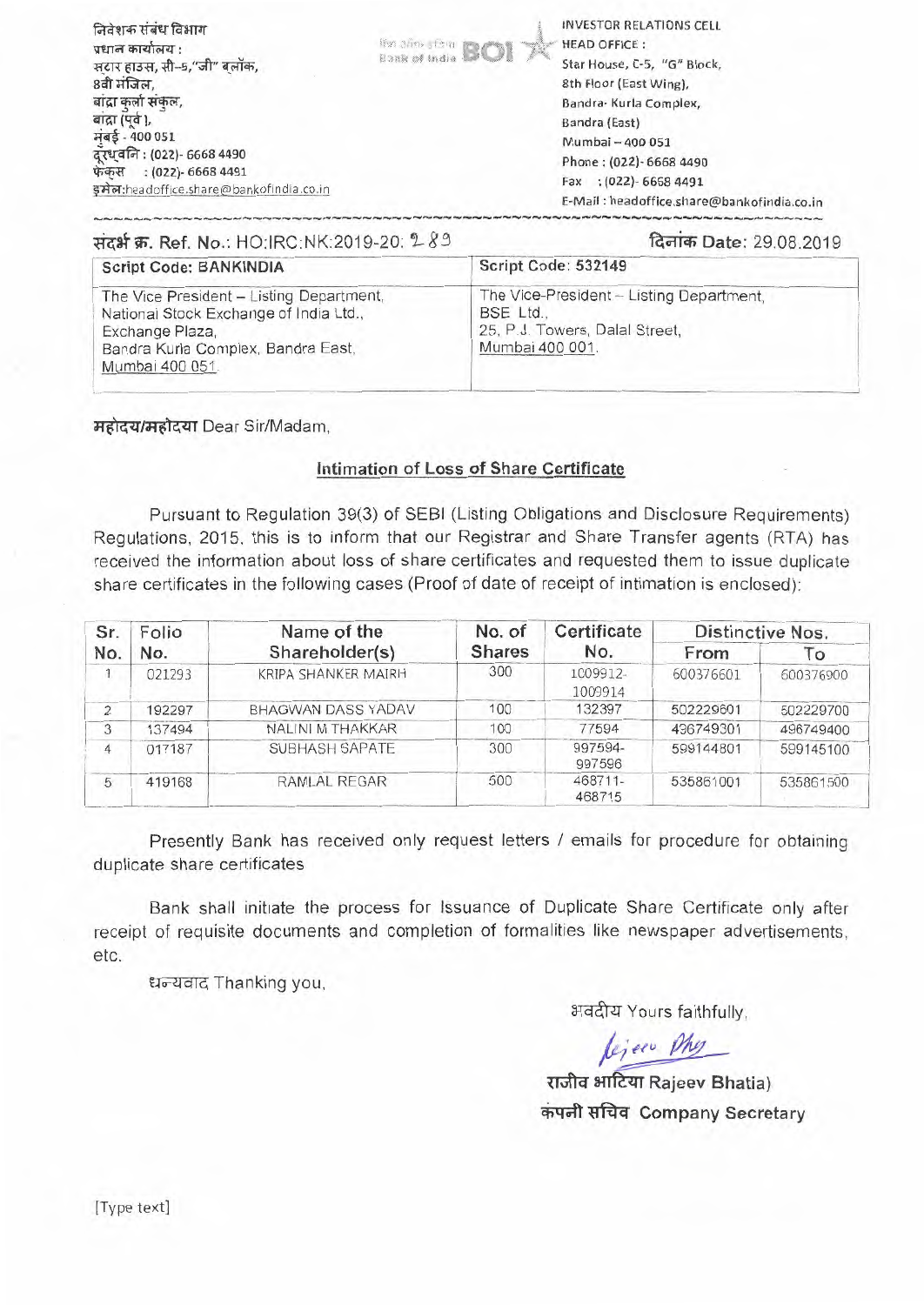$Data - 7/8$  $0.495$  $0.0159$  $10$ 342159 WES ARE WES AVES TO Big Show Outine Service Ist Hear, Bharat Tin Werks 2 / 403 2019 Munbai Subject - Regarding resultance of augustus share<br>of Bank of India, Folio No-021293 Sir

With due respect, I have taken 300 shares of Bank of India toto No-021293, which I sent to Big shares Office Mumbai on May 2018 But af per many 'telephonic comersat", I got to know that my shares were returned due to me matching of my signature. But they were not received in my home address till date. Jeng many times but I dedn't get these centificate rehile neere returned by you. As I am retire person from Bank of India CEX-Staff) & nor la mention-chat 9 wanted not commit any regarding frances of shares, just because of old age 9 may have some mismatch in my signal But kindly ignore that and LSSne driptitate Shares in the name of krispa shanker Mails Abha Manih. If any confirmat" reeded you can callone en Vany branch staff de B.O.T. Suriya Branch (14805) from where is nueve Essued (anginal)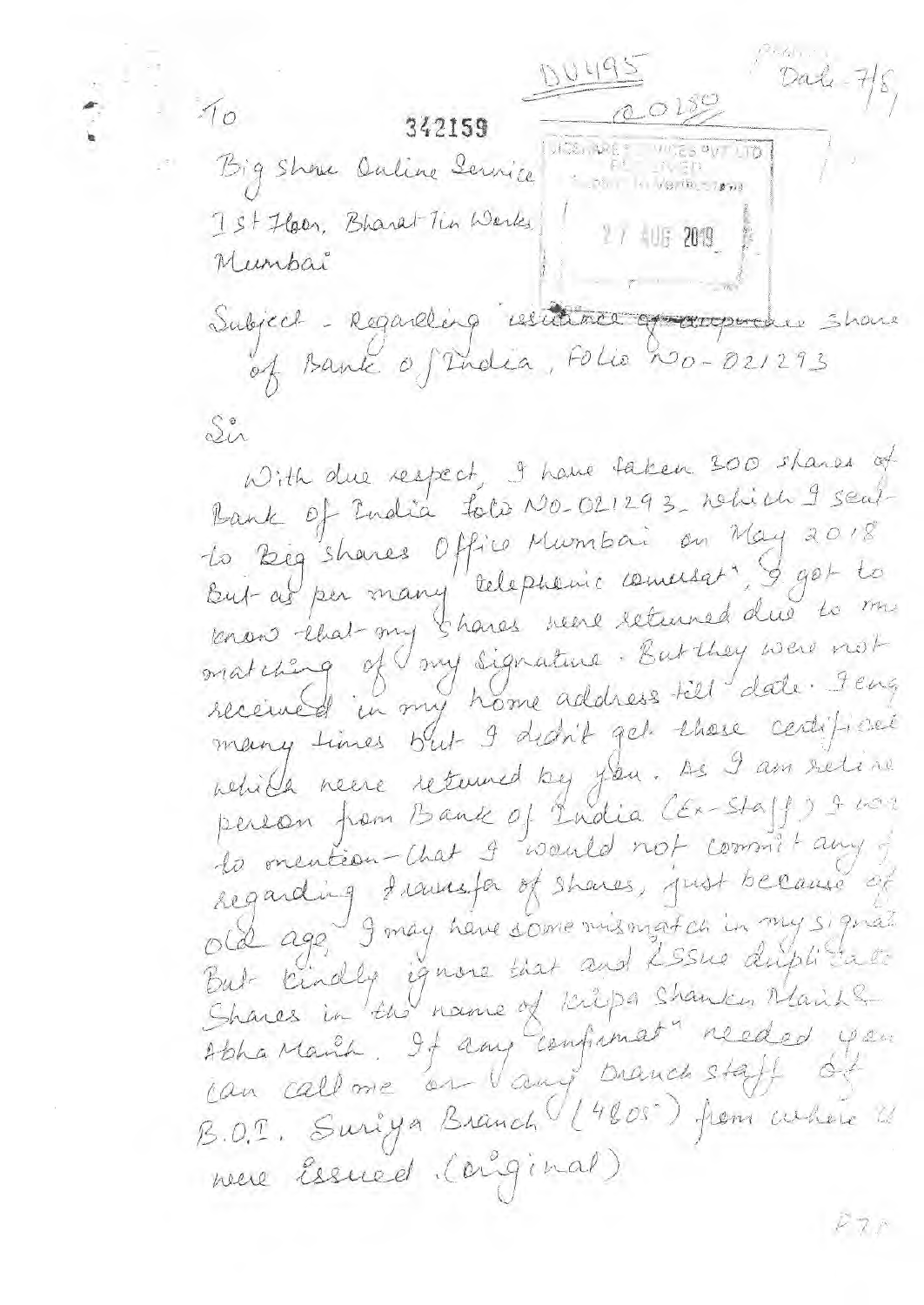J, request you to issue duplicate shar as soon as pessible because I need them ba I kept them to ulilise in my after relixement life : So PL + de the needful on ingent-<br>basis : With my best of knewledge 9 have arran<br>my all papers / but if langpaper oniss, knadly cas Thanking you. Doneid Kripa Shanker Maint  $EXSH\n  $\rightarrow$  B.02$ Mob - 7007259010, 9412484762<br>Email id - es. autétajohari@gonail.com Document Enclosed. 1. Affidamet 2. Sinety Jan 3. Quest! form 4. Letter of Indomnity 5. Cancelled cheque 6. KYC (Pan+Aadher) 7. Application 8. Police FIR 4. Electricity Bill 10. Other Document (cartier Conversat"

I ging problem persist :- lendly seturn to: -Ankita Johari, Indian Orerseas Bank, Delhi Road Branc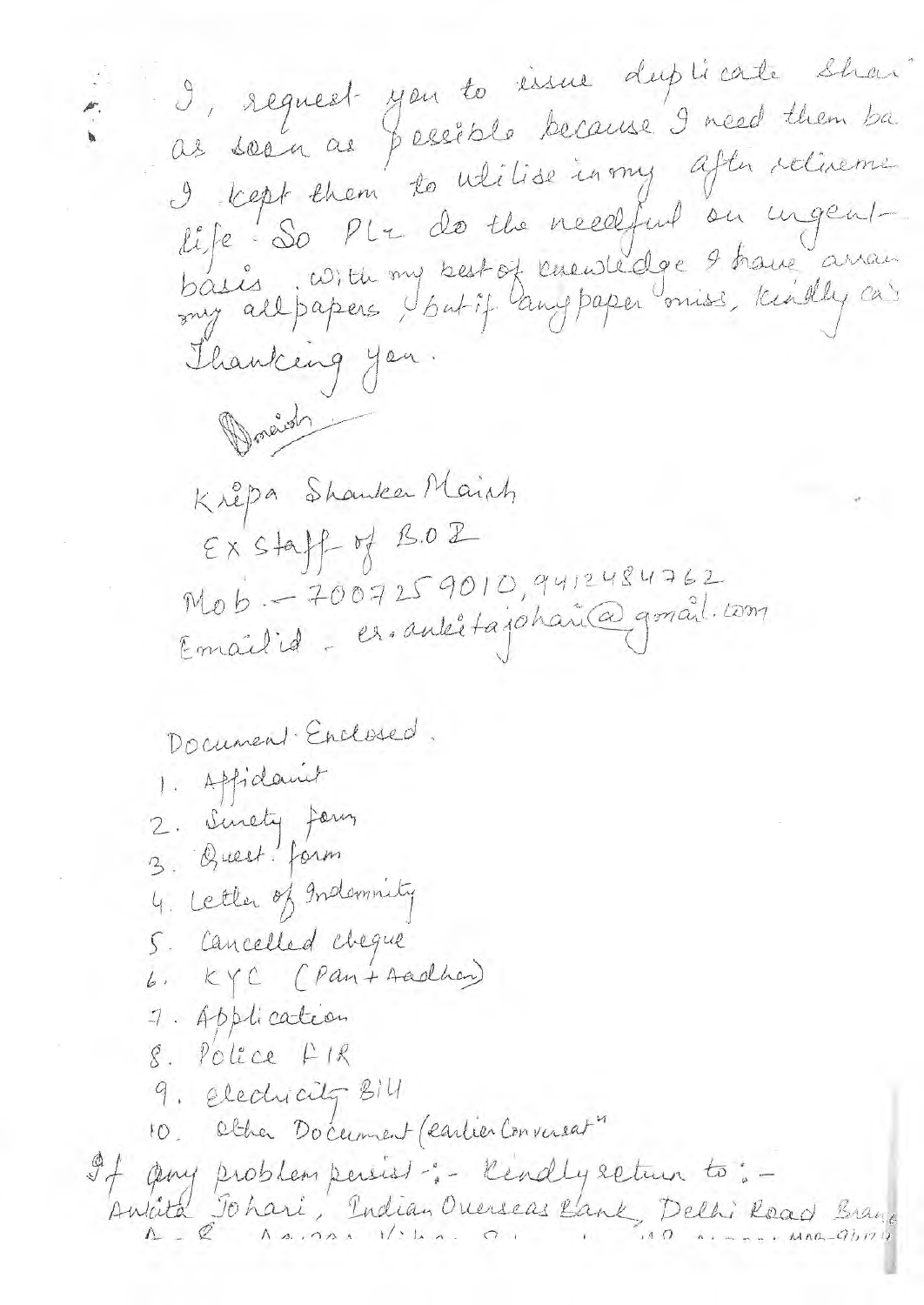341640 प्रति. **SIGSHARE SERVICES PVT. LTD.** RECEIVED Subject to VerMcation  $77$ **AUG 2019** 

DUNCIS<br>CO21.9 taks with travard Mai श्रीमान जनरल मैनेजर, बैंक ऑफ इण्डिया, शेयर डिपार्टमेन्ट, 8वा फलोर स्टार हाऊस सी-5, जी0 ब्लॉक बाद्धा कूर्ला कॉम्पलेक्स, बाब्द्रा (ई) मुम्बई-40005

 $8.09/4$ 

Sen Ald

ARTING WEST FROM from Relysseem Bepty 19, 12

**BANK OI** 

 $(2311)$ 

इप्लीकेट शैयर सर्विफिकेट प्राप्त करने बाबत्। Your Letter Dt. 20/04/2019 BSS/Obj/1786/DU423/Q0233. Unit "Bank Of India - Equity, Sub to Share Duplicate Issue Folio No. 19297

#### महोदय,

उपरोक्त संदर्भित पत्र से आपके द्वारा प्रस्तुत आवेदन प्रोफार्मा में वित्रजानूसार डाकूमेन्ट करेक्शन होकर चाहे गए थे।

- 1. यह कि बैंक अधिकारी के सिम्बेयर सील तथा कोड जो पेंसिल से मार्क किया गया था करेक्ट कर प्रस्तुत पत्र के संलग्न भेजा जा रक्षा है।
- 2, यह कि FIR की प्रति जो पूर्ण जानकारी के साथ शेयर के बम्बरों सहित की गई है, जो पत्र के संतक्ष्त भेजी जा रही है।

कृपया पत्र के संलग्न डाकूमेन्ट तथा करेक्शन का अवलोकन कर शीघ्रति शीघ्र कार्यवाही करने की कृपा करें।

भगवाने विस S-22031रबेडकर नगर, माता मंदिर के पास,ओपाल म0प्र0 पिन कोड- 462003 मो. - 9826527627

भवदीय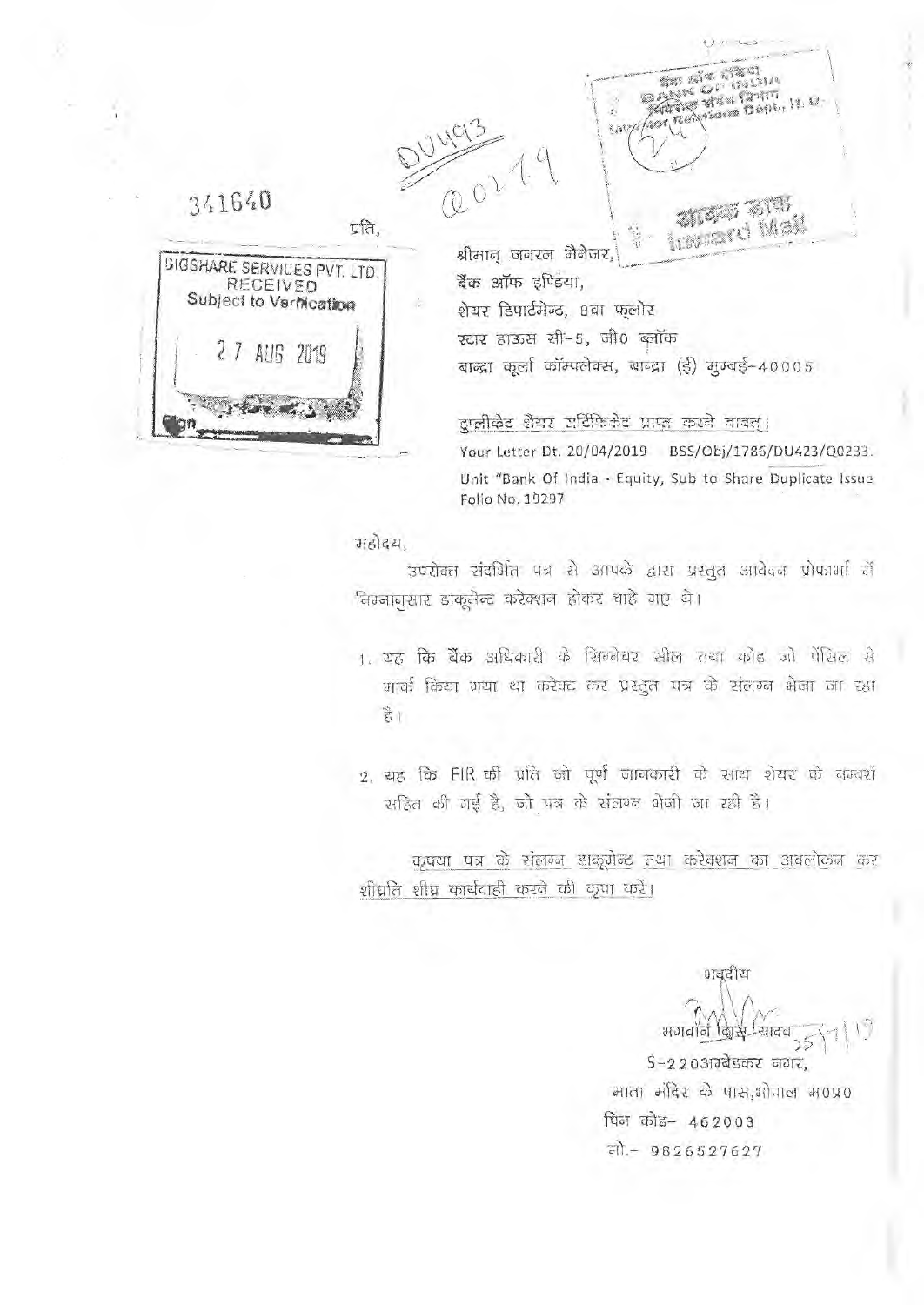

### **Nalini Mukesh Thakkar**

**A-401, Ankur Apt A Wing Ill T P S off Factory Lane, Borivali (west) Mumbai 400092** 

17.08.2019

M/s Big share Services Pvt. Ltd. 1st Floor, Bharat Tin Works Building, Opp. Vasant Oasis, Makwana Road, Marol, Andheri (East), Mumbai - 400059 343266

Dear Sir,

## Subject: - **Issue of Duplicate Share Certificate Bank of India Folio IN30074910201420**

I the undersigned Mrs. Nalini Mukesh Thakkar jointly with Mr. Mukesh L Thakkar wish to put below few lines for your kind consideration.

I was holding 100 shares of Bank of India (In physical form) at the address 8, Jayendra Bhuvan S K Bole Road, Dadar West Mumbai 400028. Thereafter I have shifted my residence to Borivali (west). Address as above. As I have shifted my residence to Borivali (west). Address as above. As address proof I enclose herewith self-certified xerox copy of the electric bill. aadhar curd. duaress proof I enclose herewith sen-centried xerox copy of the electric bill.<br>and have transit period I have lost/misplaced these 100 shares. Even after

due diligence I could not find the same.<br>due diligence I could not find the same. due diligence I could not find the same.<br>Hence I request you to please let me know the procedure for obtaining the

duplicate share certificate at your earliest and oblige.

Awaiting your early reply.

Thanking you,

Yours faithfully,

**DIGSHARE SERVICES PVT LTD** Subject to Verifiustion

 $-90101231.5552$ 

1. Nalini Mukesh Thakkar

1<sup>st</sup> Holder

hakters

2. Mukesh Laxmidas Thakkar 2<sup>nd</sup> Holder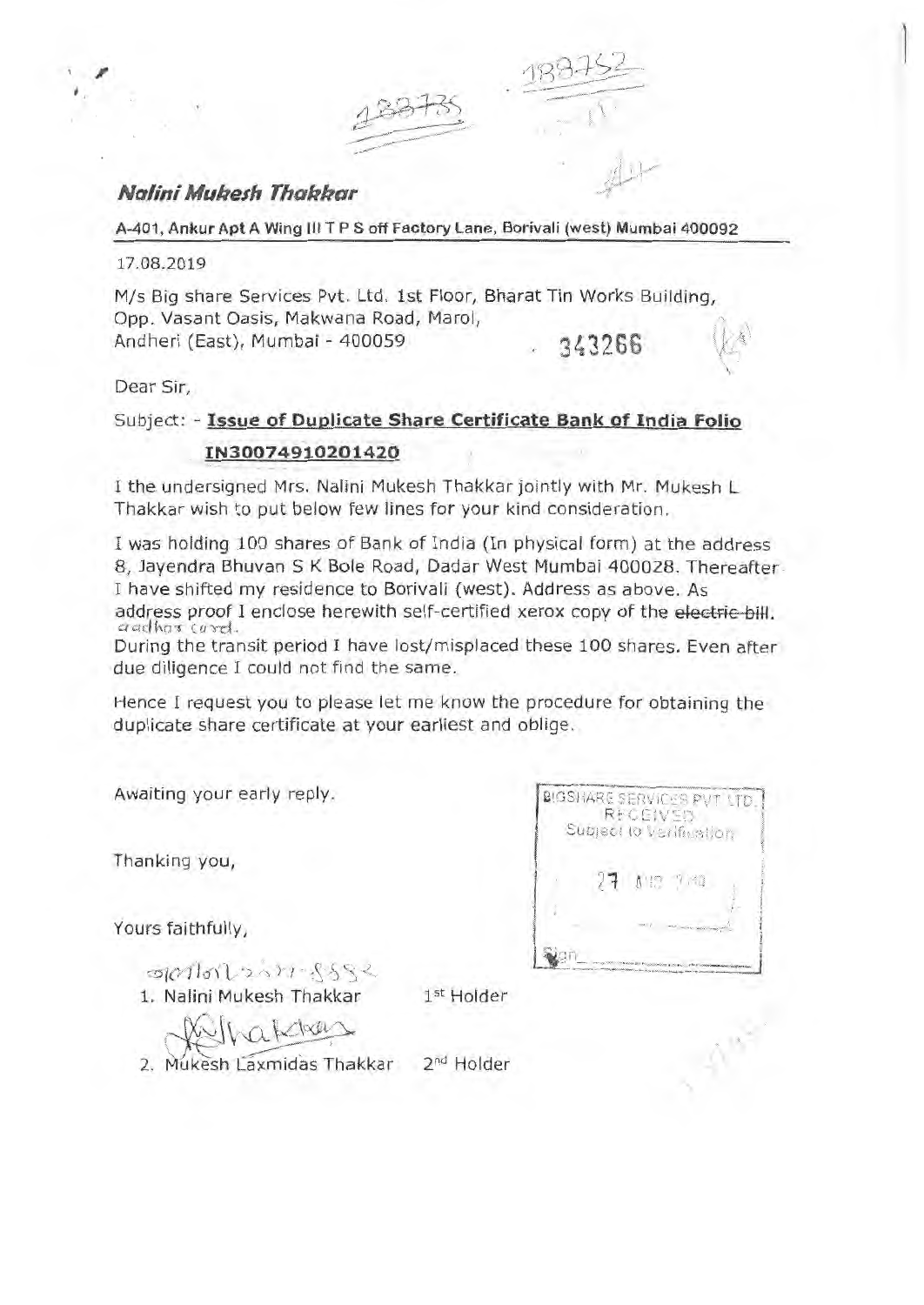That live

From,

Smt.Suman Subhash Sapate.

C/o Bank Of India

Gadhinglaj Branch

Gadhinglaj 416502.

**2 3 AUG 2019** 

To,

The Registrar

Bigshare services pvt.ltd.

Mumbai.

(Unit. Bank Of India.)

Respected Sir,

Re.:- Folio No.017187

Loss of share Certificate

344065

BIGSHARE SERVICES PVT. LTD. **RECEIVED** Subject to Verification  $20.10$ m

===============================

I the undersigned Smt.Suman Subhash Sapate widow of Bank of India shareholder Mr.Subhash Sapate give below some information in respect of share certificate held by my late nushband.  $507$ 

My hushband was working in Bank Of India as sepoy. After his\*demise on 02/12/2001

Bank Of India offered me job under compassionate appointment,also I have accepted and joined Bank Of India Gadhinglaj from 23/06/2003 as sepoy.Now I am leaving with my daughter in Gadhinglaj.

I came to know from other staff members that my may hushband Mr.Subhash Sapate

Purchased 300 shares of Bank Of India in IPO, but I can not find the same certificates in my house. Therefore I declare that share certificates are lost.As I am the only nominee of late Mr.Subhash Sapate I request you to send me procedure to acquire duplicate share certificates. Now I enclose herewith zerox copy of death certificate of my hushband , my appointment letter and employee stock purchase scheme-2018.

I once again request you to send me procedure to acquire duplicate share certificate.

Thanking you.

of the decide

Yours faithfully,